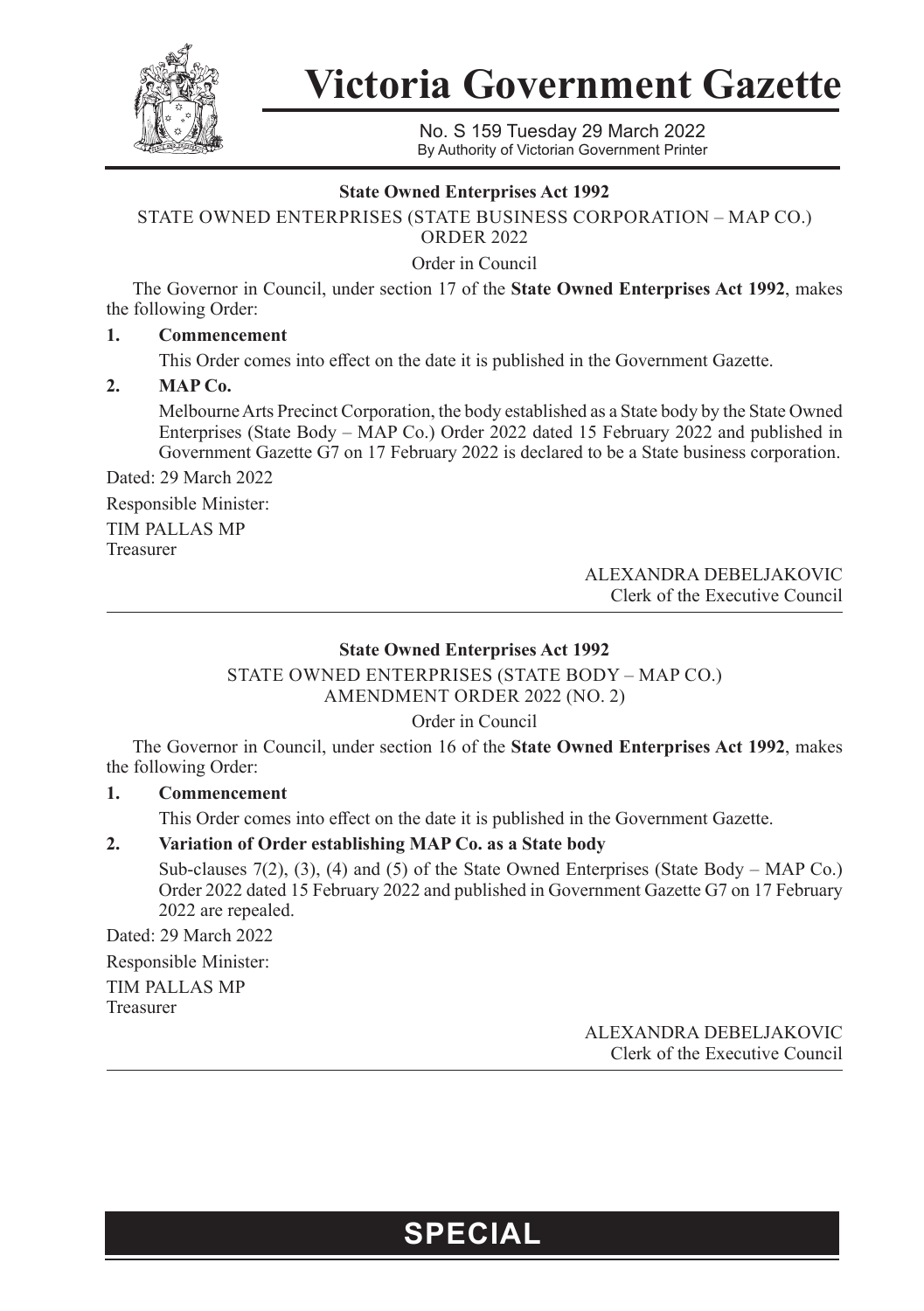#### **State Owned Enterprises Act 1992**

STATE OWNED ENTERPRISES (STATE BODY––MAP CO) AMENDMENT ORDER 2022

Order in Council

The Governor in Council, under section 16 of the **State Owned Enterprises Act 1992**, varies the *State Owned Enterprises (State Body––MAP Co.) Order 2022* (Principal Order), made on 15 February 2022 and published in Government Gazette G7 on 17 February 2022, as follows:

After clause 7 of the Principal Order, **insert**:

"**State Owned Enterprises (State Body – MAP CO.) Order 2022**

# **SCHEDULE MAP DESIGNATED AREA**



This Order comes into effect on the day that it is published in the Government Gazette. Dated: 29 March 2022 Responsible Minister: TIM PALLAS MP Treasurer

> ALEXANDRA DEBELJAKOVIC Clerk of the Executive Council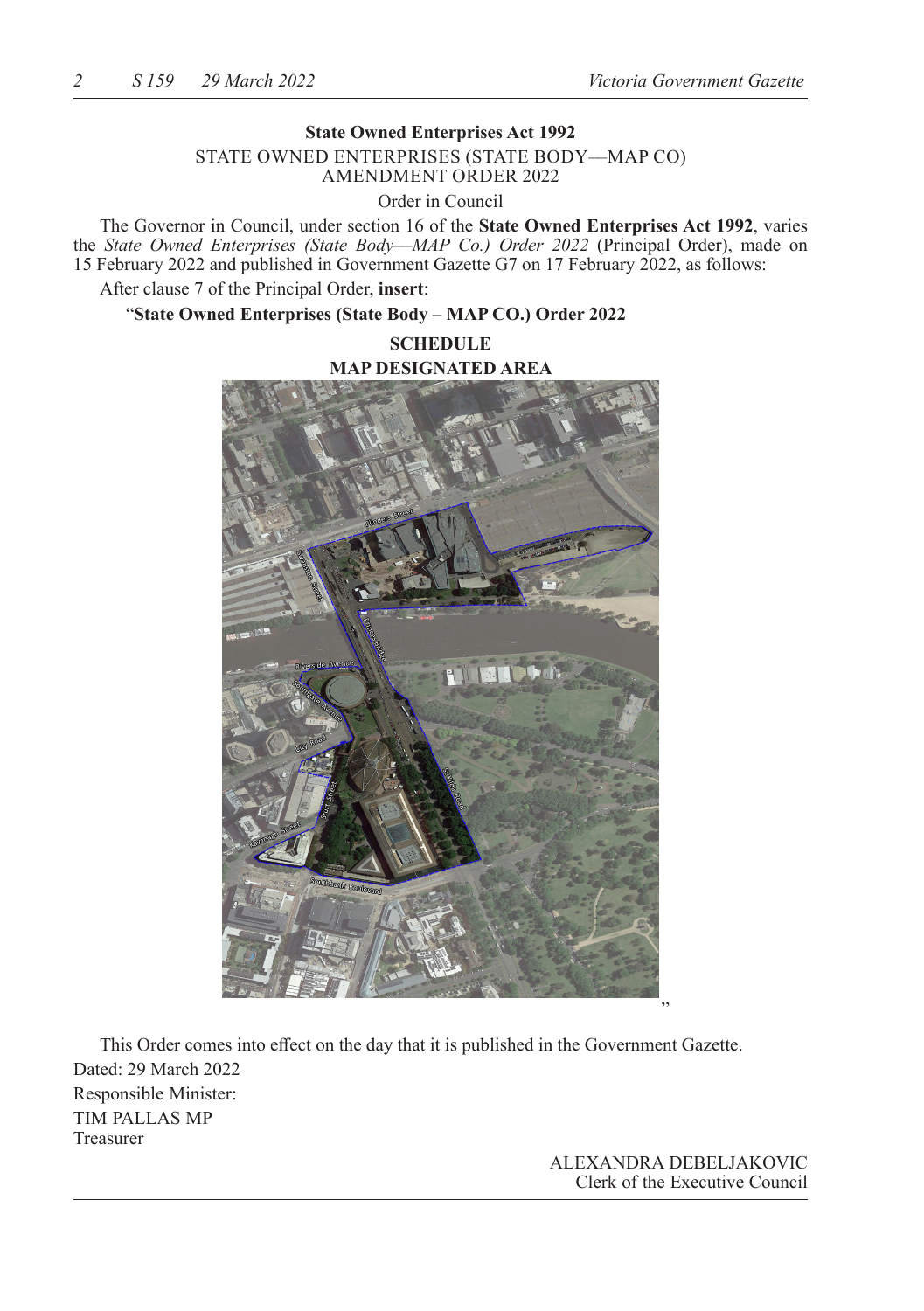This page was left blank intentionally